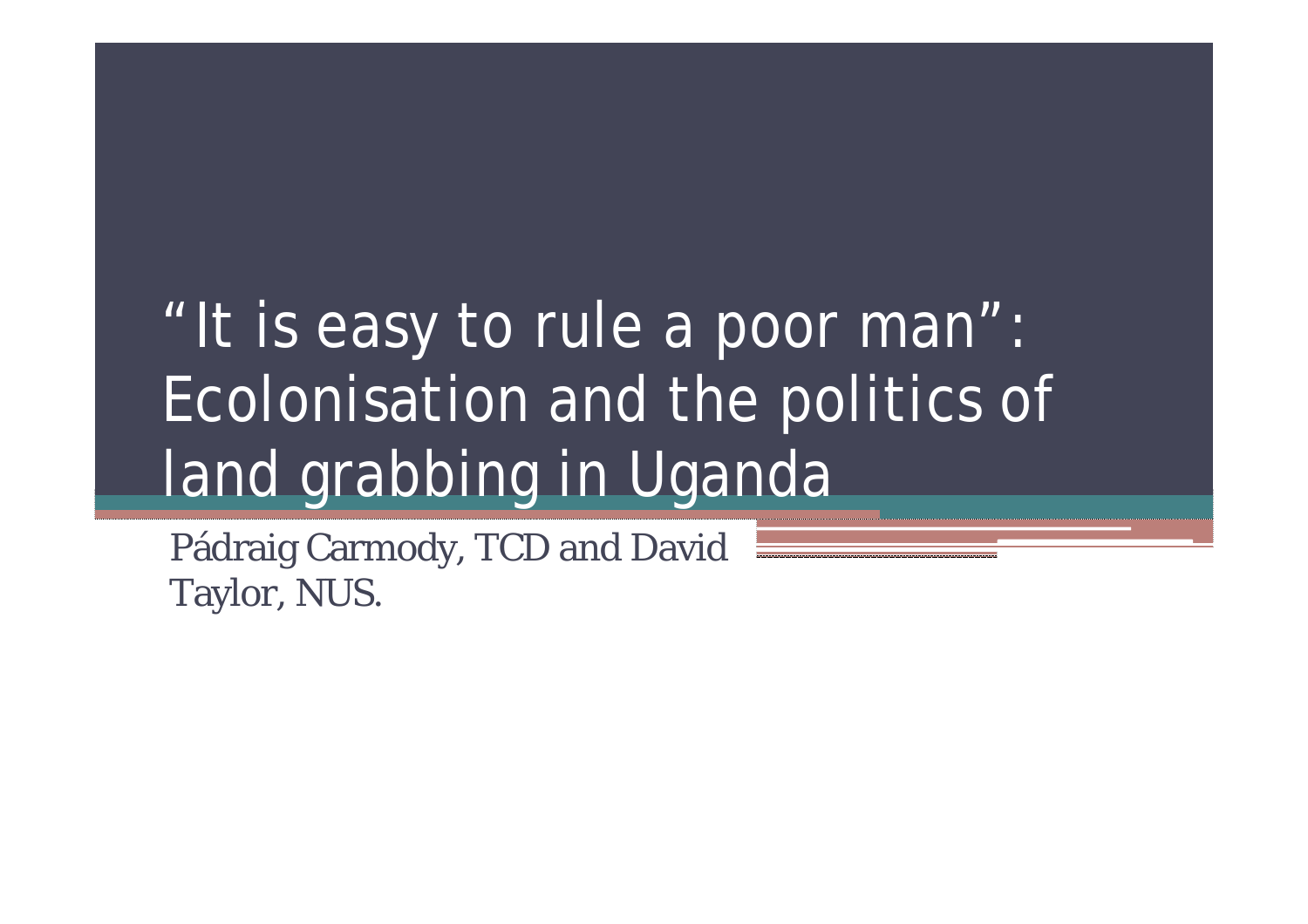# Climate change and land grabbing

- Apparent contradiction
- "Fixing" through opportunities both open up for accumulation through disposession and political control
- Recursive nature of processes
- "Green grabbing" may change land use cover and feed into climate restructuring (unpredictability). Katrina -> biofuels
- Ecolonisation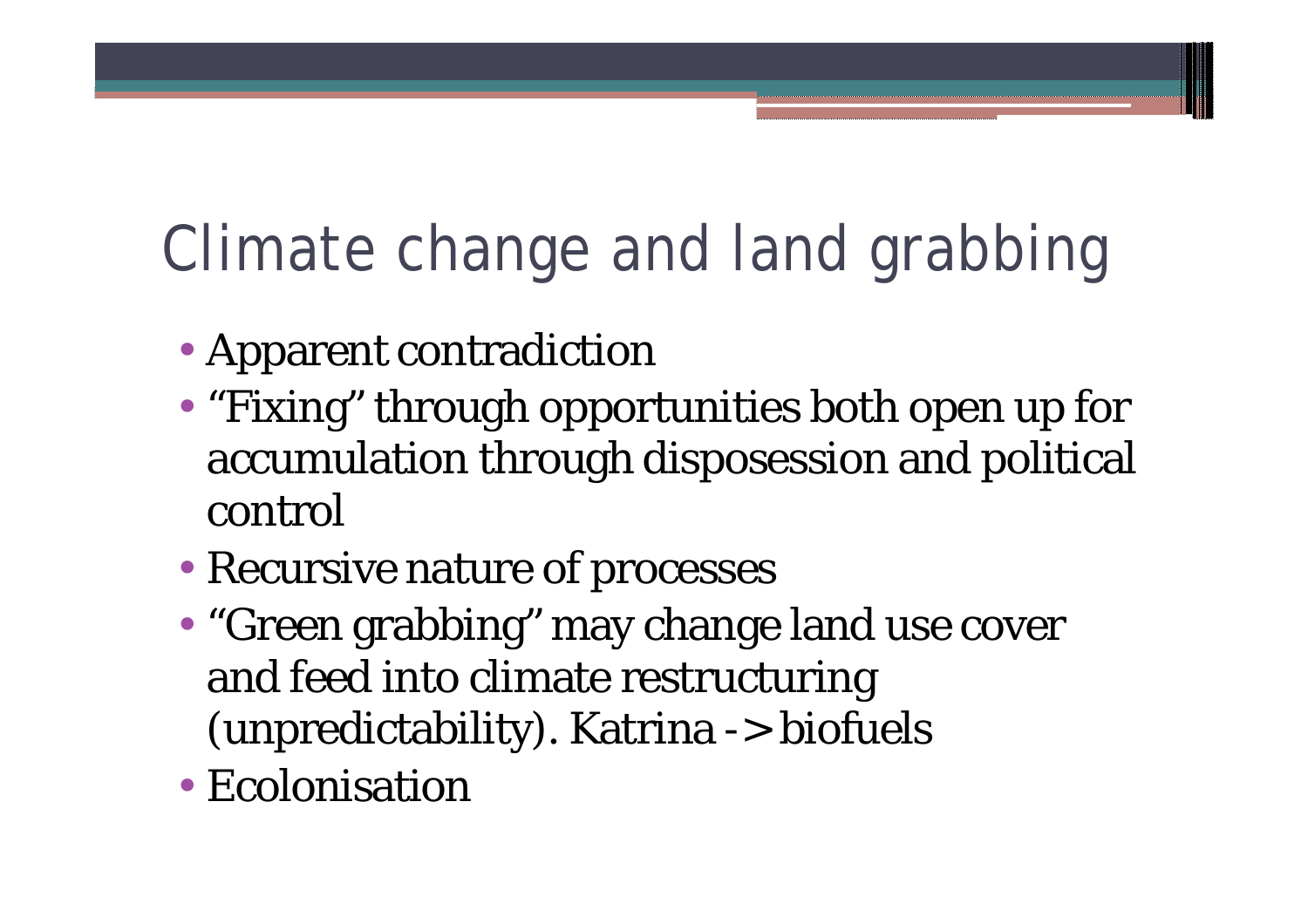# African land

- Productivity of about 65% of Africa's agricultural lands has declined significantly over the last 50 years
- Valorisation of often degrading land severity of the ecological contradiction
- Social expression through displacement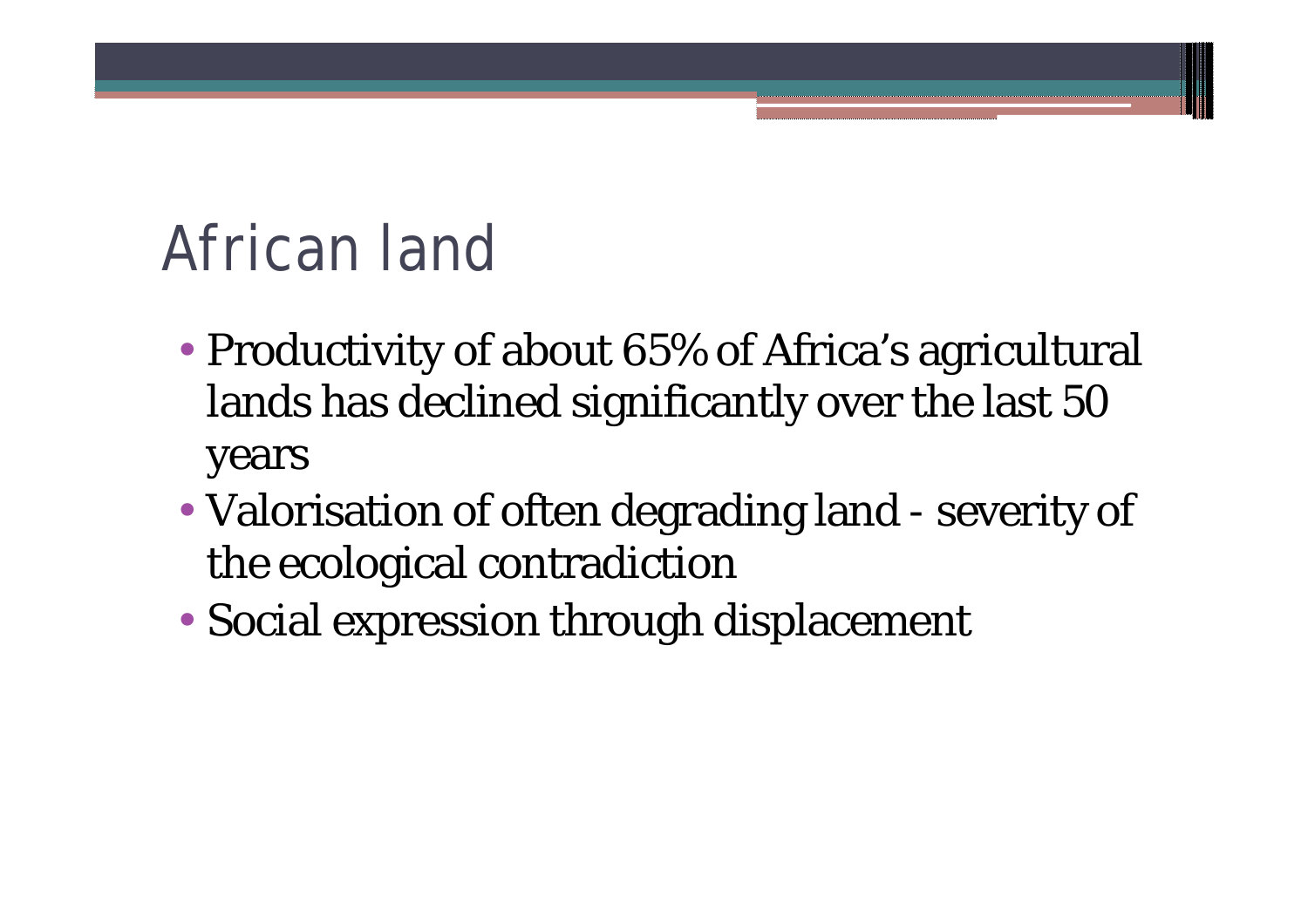#### Land and biopower

- In agrarian societies land is a source of biopower
- How "global" drivers are refracted depends on the balance of social forces and possibilities for politicised accumulation.
- Spatialised investment demand, given taxes, exports and possibilities for political control.
- Struggles over use, production and exchange values.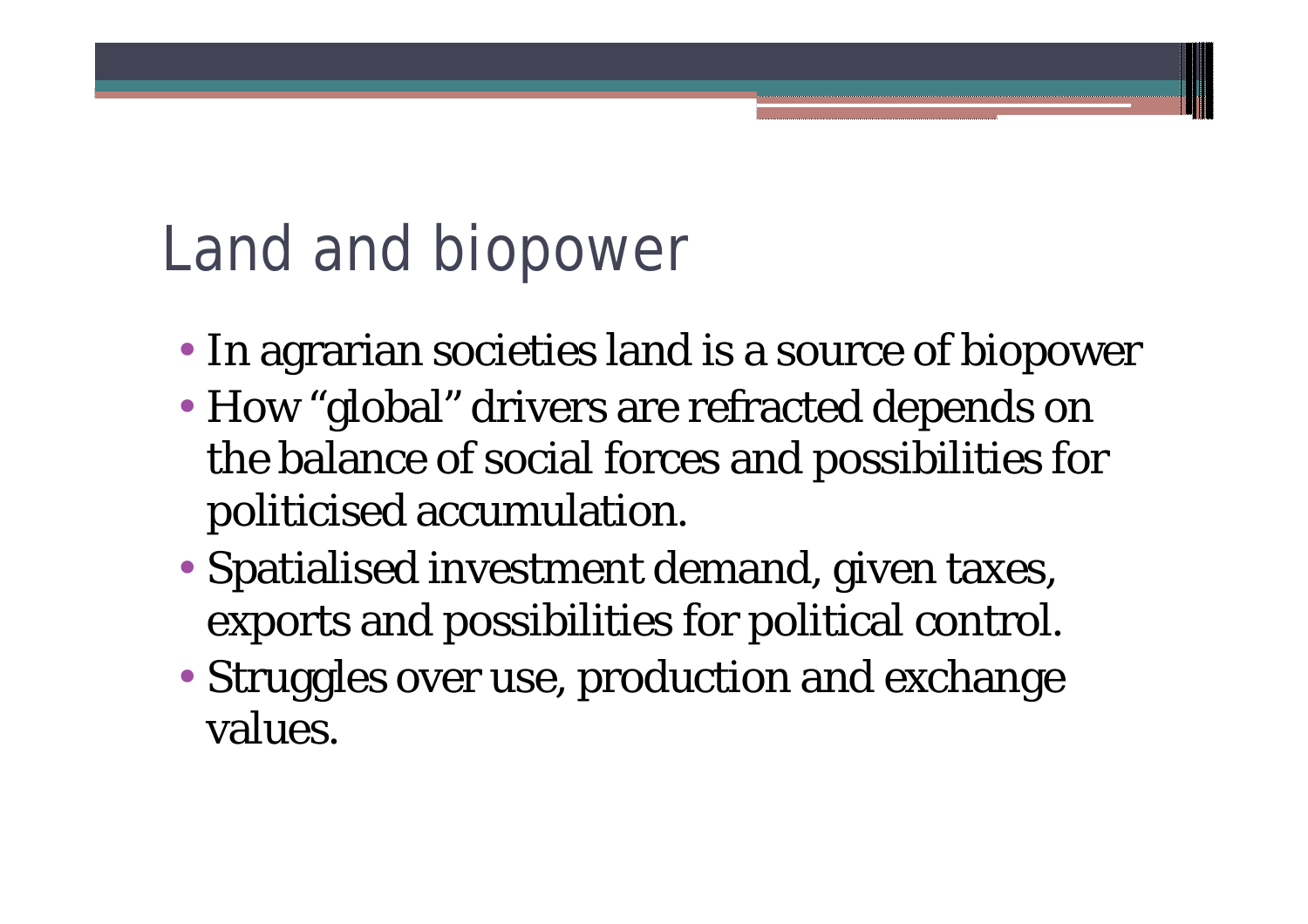#### Ecolonisation

- State elites use their position as gatekeepers and often regalian theories of land to their benefit.
- Colonialism was imposition of some peoples' will over others – denial of citizenship and property rights.
- Elements of these power configurations being reinscribed.
- Poverty and "powerlessness" may be functional for regime maintenance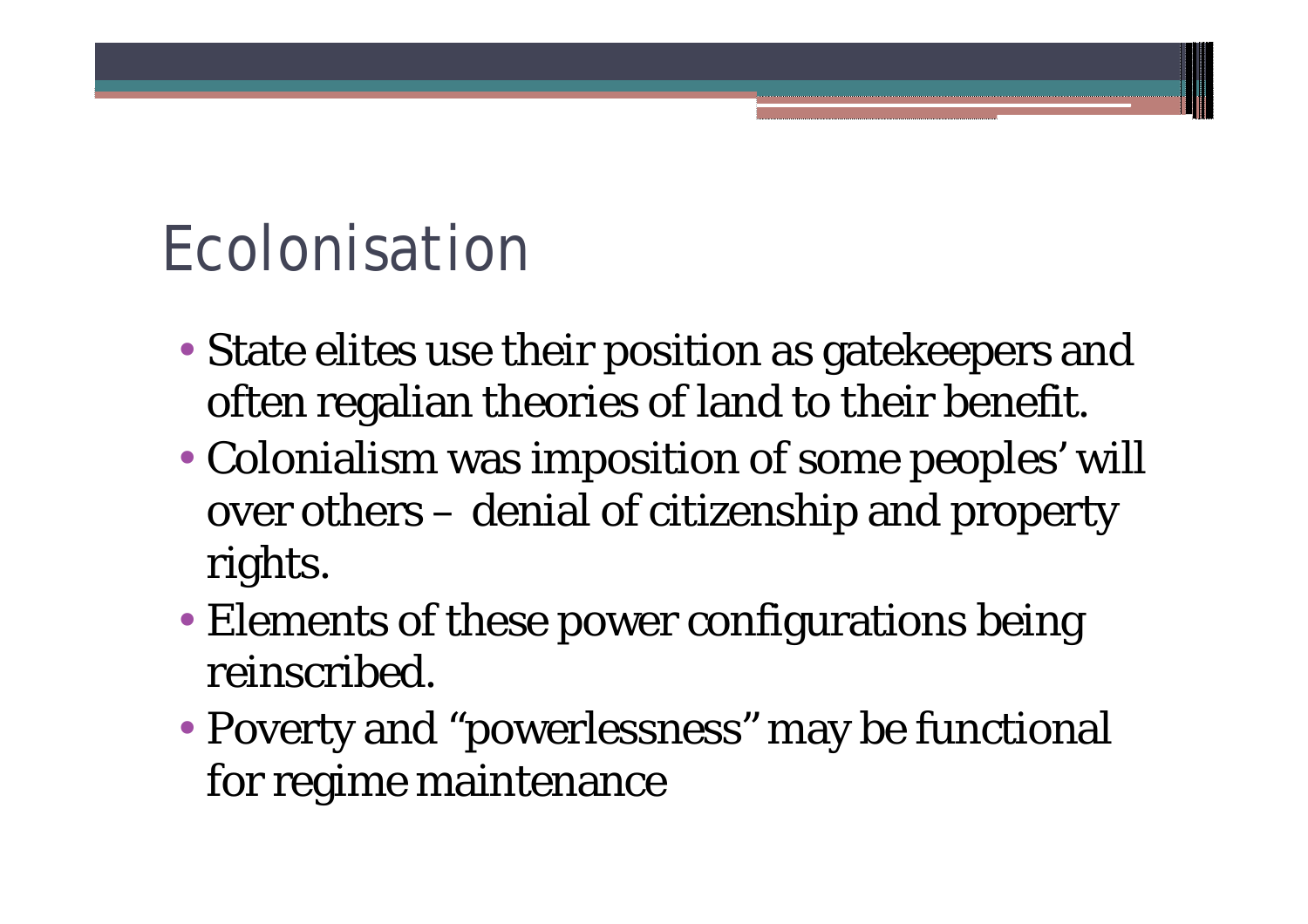# Historical parallels

- Under colonialism land grant to king of Buganda "turned the *Bakopi* (free peasants) and *Bataka* (clan leaders) into landless classes" (Muhumuza, 2007)
- "Some high ranking military officers have been cited in land grab deals in Northern Uganda" (Mabikke, 2011).
- 2009 Ugandan government estimated to have leased 2.2% of the country's land area.
- "There are questions about who is allocating land to investors. Not clear who is doing it.. Top people are involved" (Confidential interview)
- Evictions poverty rate in Gulu rises from 43% (2007) to 69% in 2009/10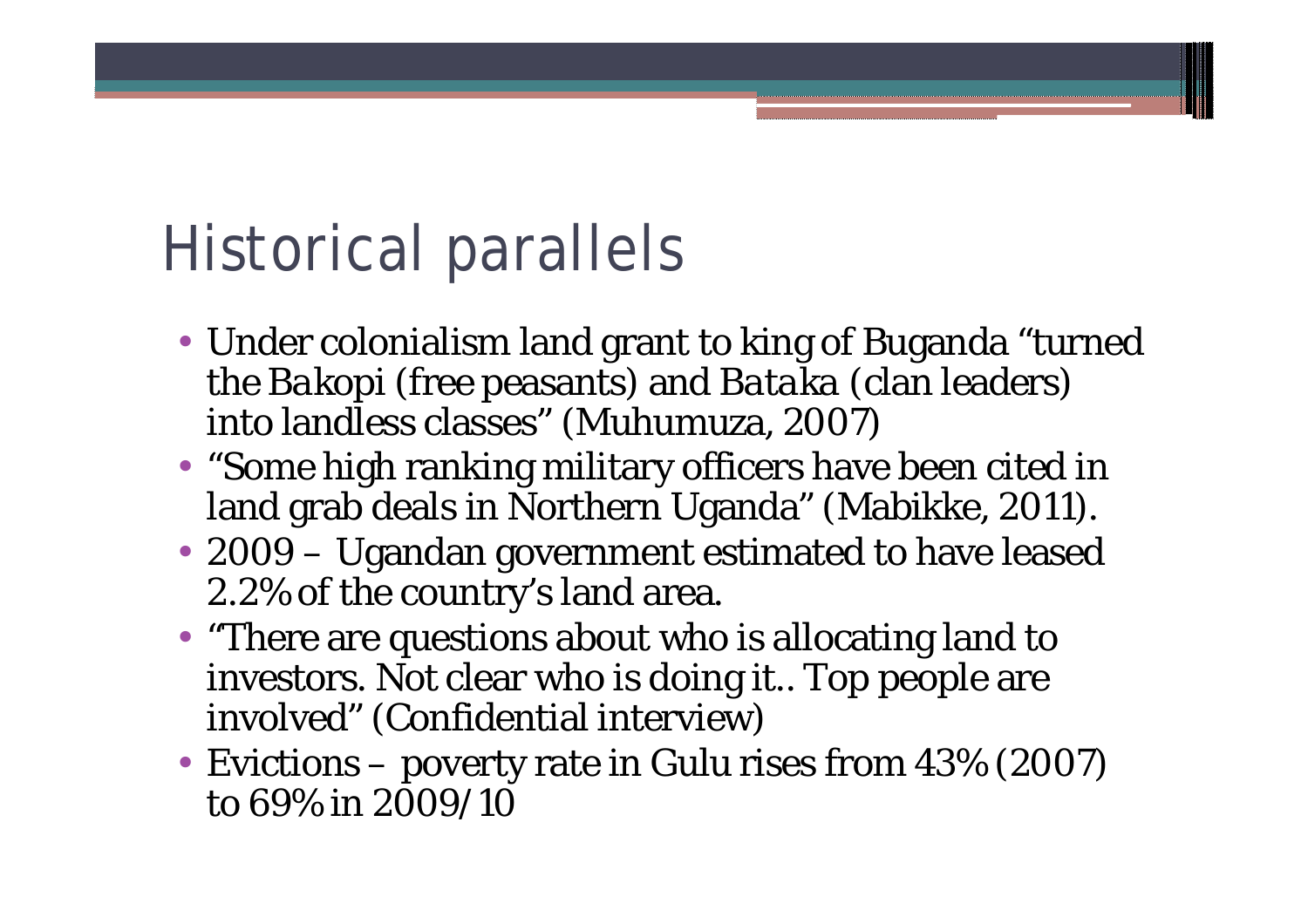#### Bugala case study

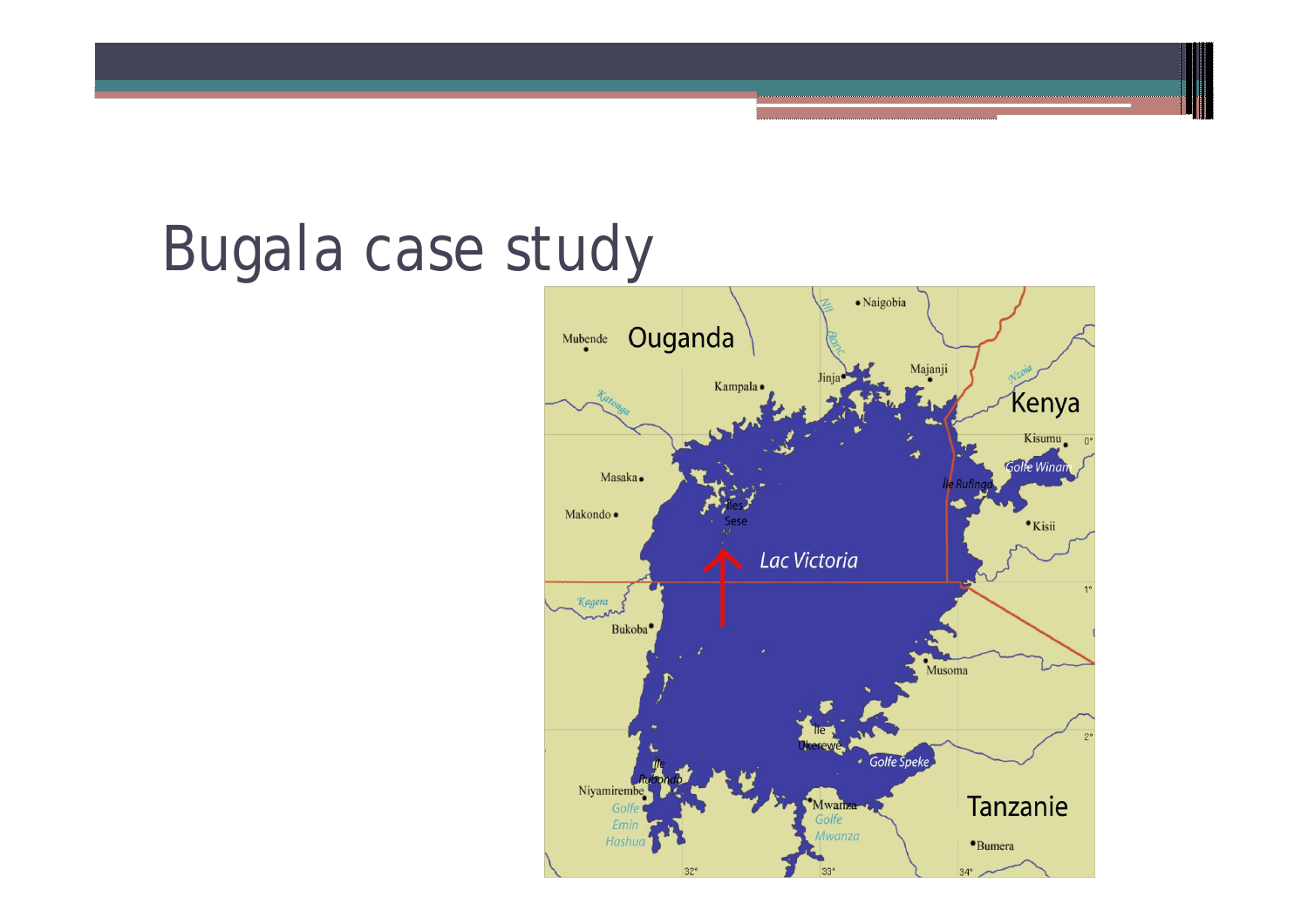# Dispossession/Degradation



- Ssese islands are forest reserve
- BIDCO oil palm plantation -2004
- Timber claimed to be have been buried but was sold for President's family benefit (confidential interview)
- 27% HIV prevalance rate